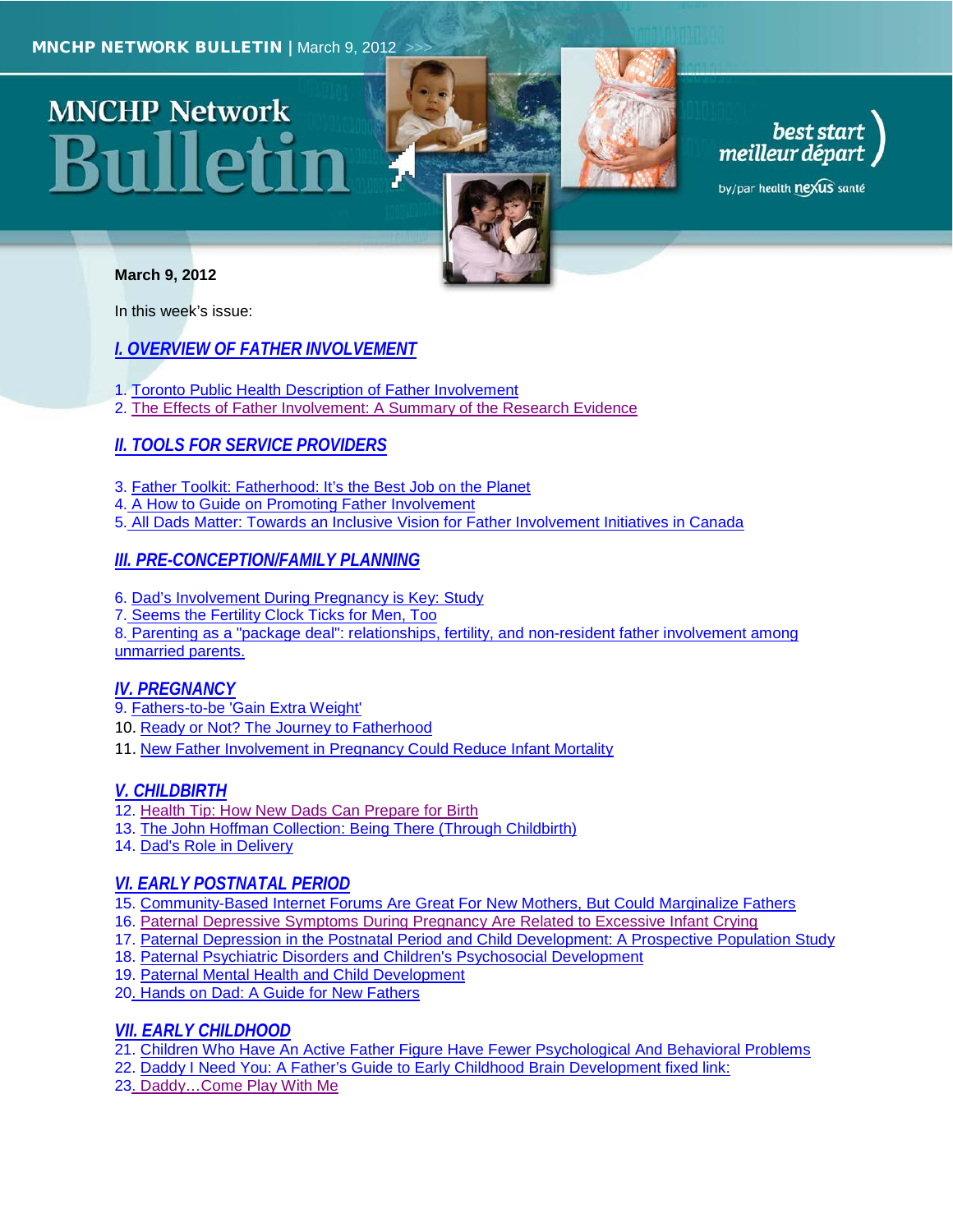<span id="page-1-0"></span>*[VIII. RESOURCES FOR CHILDREN WITHOUT A FATHER](#page-6-0)* 24. Without a Father Website

## *[IX. PARENTING IN A SEPARATED RELATIONSHIP](#page-7-0)*

25. Father Involvement with Children Following Marital and Non-Marital Separations

## *[X. ABORIGINAL FATHERS](#page-7-0)*

26. Understanding and Supporting Indigenous Fathers' Journeys 27. Glad you asked

## *[XI. GAY/BI/QUEER FATHERS](#page-8-0)*

28. Gay/Bi/Queer Fathers Research Cluster: Executive Summary

- 29. Queer Parenting on the 519 Church Street Community Center Blog
- 30. LGBT Parenting Connection

## *[XII. IMMIGRANT FATHERS](#page-8-1)*

31. Supporting Immigrant and Refugee Fathers: A Training Manual for Human Service Workers

## *[XIII. PARENTING IN GENERAL](#page-9-0)*

- 32. Father Involvement Research Alliance (FIRA)
- 33. More Fathers Embracing Parenthood, Study Finds
- 34. Father Involvement and Literacy: Research, Reviews, Etc.
- 35. National Center for Fathering
- 36. Dad's Adventure
- 37. [The Canadian Father Involvement Initiative](#page-10-0)

# **I. OVERVIEW OF FATHER INVOLVEMENT**

#### <span id="page-1-1"></span>**1. TORONTO PUBLIC HEALTH DESCRIPTION OF FATHER INVOLVEMENT**

This site (Toronto Public Health, 2002) discusses issues around the involvement of fathers in raising families, barriers to greater father involvement, the benefits of father involvement, and what is needed to promote and support father's involvement. This forum also shows what Toronto Public Health has done, or intends to do to address the issue.

[http://206.130.170.35/health/moh/fif\\_index.htm](http://206.130.170.35/health/moh/fif_index.htm)

#### <span id="page-1-2"></span>**2. THE EFFECTS OF FATHER INVOLVEMENT: A SUMMARY OF THE RESEARCH EVIDENCE**

This is a document (Allen & Daly, 2007) that presents a number of key trends in the growing research literature around the impact of father involvement on men, their children, and their partners. This document illustrates the major implications for the social, emotional and cognitive development of their children, as well as their own, adult development. It also touches on implications for their partners and family.

[http://www.ecdip.org/docs/pdf/IF%20Father%20Res%20Summary%20\(KD\).pdf](http://www.ecdip.org/docs/pdf/IF%20Father%20Res%20Summary%20(KD).pdf)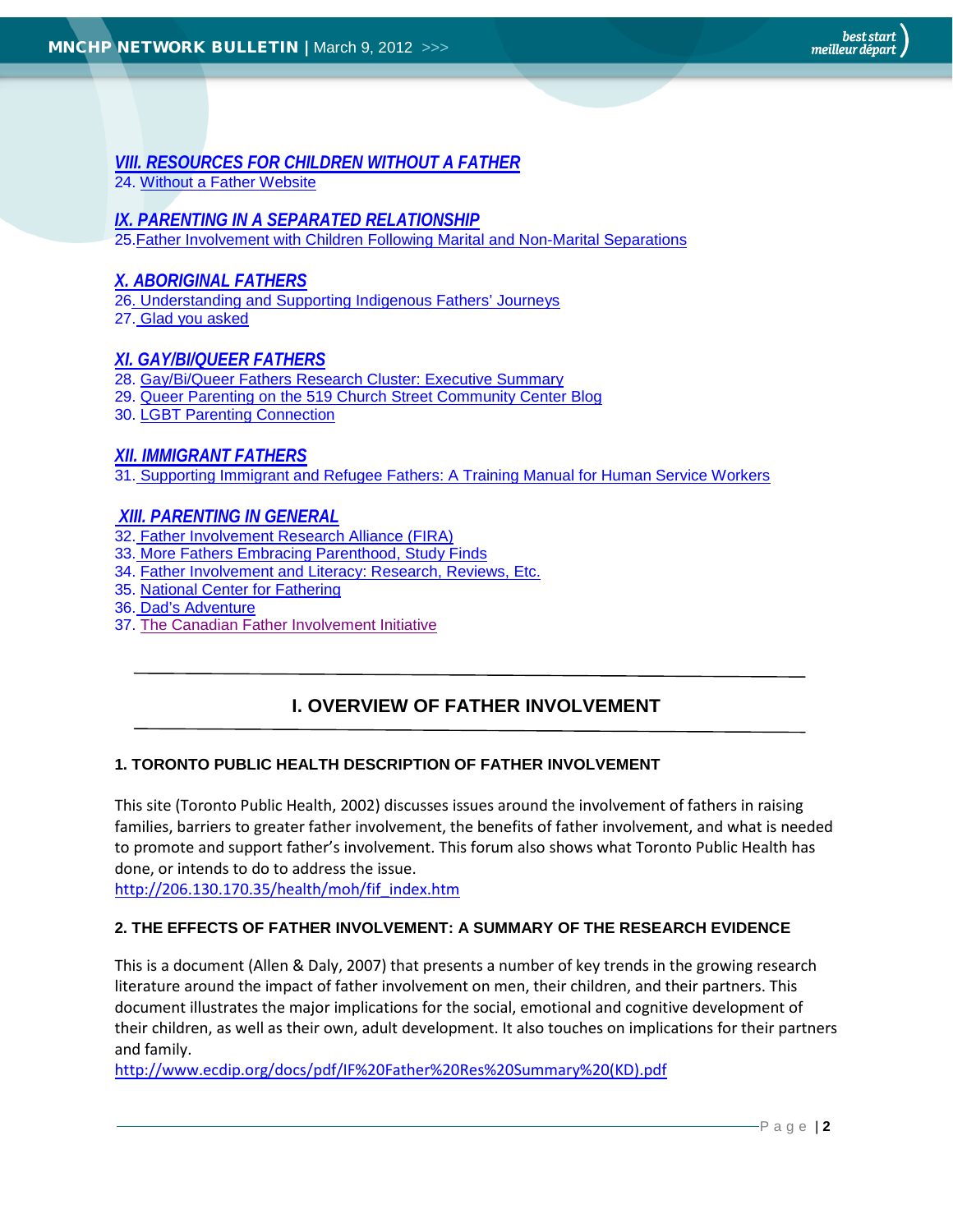# **II. TOOLS FOR SERVICE PROVIDERS**

## <span id="page-2-1"></span><span id="page-2-0"></span>**3. FATHER TOOLKIT: FATHERHOOD: IT'S THE BEST JOB ON THE PLANET**

This toolkit (My Daddy Matters Because, 2008) has been designed for any staff member of a CAPC/CPNP project or any other community organization interested in promoting father involvement. The kit is useful to any project along the father involvement continuum, including projects that have had father programs up and running for many years as well as projects that do not yet have any programs.

English: http://www.mydad.ca/toolkits/nfp\_toolkit\_eng.pdf French: http://www.mydad.ca/toolkits/nfp\_toolkit\_frn.pdf

## <span id="page-2-2"></span>**4. A HOW TO GUIDE ON PROMOTING FATHER INVOLVEMENT**

This guide by National PTA (2007) informs educators about how to encourage men to take an active role in their children's' education. [http://www.pta.org/Father\\_Involvement\\_How\\_To\\_Guide.pdf](http://www.pta.org/Father_Involvement_How_To_Guide.pdf)

#### <span id="page-2-3"></span>**5. ALL DADS MATTER: TOWARDS AN INCLUSIVE VISION FOR FATHER INVOLVMENT INITIATIVES IN CANADA**

Within Canada there is a need for more supportive policies and programs to meet the needs of fathers who live within the country. This paper addresses the lack of coordinated services for the diverse population of fathers and articulates a more socially inclusive vision for father involvement. <http://www.fira.ca/cms/documents/176/April7.Long.PDF>

# **III. PRECONCEPTION/ FAMILY PLANNING**

#### <span id="page-2-5"></span><span id="page-2-4"></span>**6. DAD'S INVOLVEMENT DURING PREGNANCY IS KEY: STUDY**

This article highlights a study (Cabrera et al., 2008) that shows that fathers who are involved in their children's prenatal care are more likely to be around long term, whether they marry the child's mother or not.

News Article: http://www.reuters.com/article/idUSTRE4BT4J520081230 Abstract[: http://www3.interscience.wiley.com/journal/121531892/abstract](http://www3.interscience.wiley.com/journal/121531892/abstract)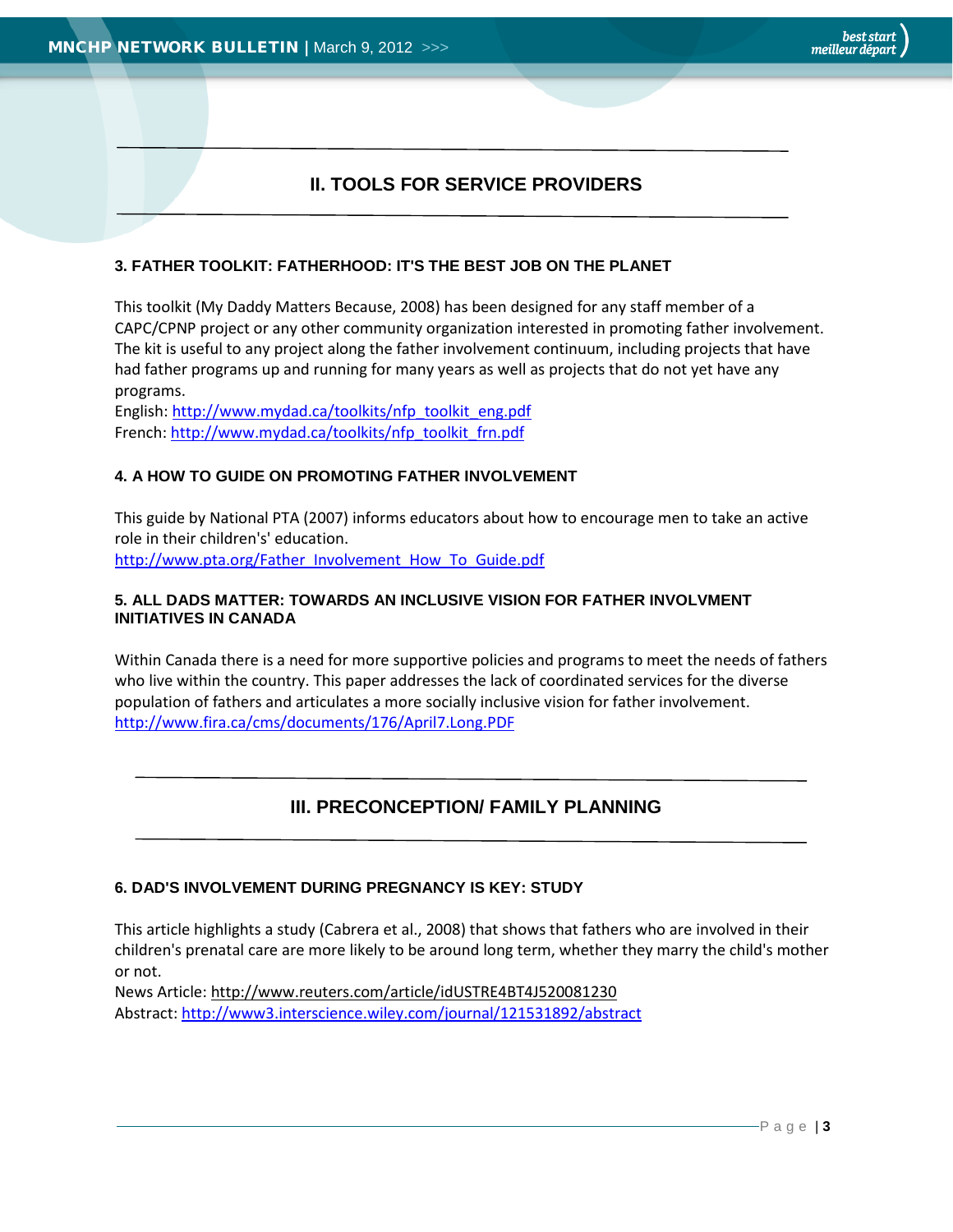## <span id="page-3-2"></span><span id="page-3-0"></span>**7. IT SEEMS THE FERTILITY CLOCK TICKS FOR MEN, TOO**

This article published in the New York Times (2007), outlines the risks associated with advanced paternal age (fathering a child over the age of forty. Evidence suggests that as men age, they face a greater chance of fathering children with abnormalities. Men over the age of forty are more likely to experience a decline in fertility, as well as father children with common illnesses such as autism and schizophrenia.

[http://query.nytimes.com/gst/fullpage.html?res=9D06E4DC1E3EF934A15751C0A9619C8B63&pagewan](http://query.nytimes.com/gst/fullpage.html?res=9D06E4DC1E3EF934A15751C0A9619C8B63&pagewanted=all) [ted=all](http://query.nytimes.com/gst/fullpage.html?res=9D06E4DC1E3EF934A15751C0A9619C8B63&pagewanted=all)

#### <span id="page-3-1"></span>**8. PARENTING AS A PACKAGE DEAL: RELATIONSHIPS, FERTILITY, AND NONRESIDENT FATHER INVOLVEMENT AMONG UNMARRIED PARENTS**

A study by Tach and colleagues (2010) demonstrates that unmarried men's involvement with their children declines dramatically after the relationship with child's the mother declines. The mother's transition into new romantic relationships or mother roles is also found to be associated with a decline in paternal involvement.

Abstract: <http://www.ncbi.nlm.nih.gov/pmc/articles/PMC3000012/>

# **IV. PREGNANCY**

#### <span id="page-3-3"></span>**9. FATHERS-TO-BE GAIN EXTRA WEIGHT**

Research (Onepoll Marketing Company, 2009) shows that expectant fathers gain weight during their partner's pregnancy. This is said to be due to having more food and snacks in the house or due to gaining weight to sympathize with their partners weight gain. This eating habit could influence their pregnant partner's habits as well and it is particularly important to note that other behaviors, such as drinking alcohol, smoking or using drugs during the pregnancy could also be influential during this time. News Article[: http://news.bbc.co.uk/2/hi/health/8063004.stm](http://news.bbc.co.uk/2/hi/health/8063004.stm)

#### <span id="page-3-4"></span>**10. READY OR NOT? THE JOURNEY TO FATHERHOOD**

This article (Hoffman, 2000) looks at the transition to fatherhood. Through the stories of other fathers questions around *when* a man becomes a father, how should a father-to-be feel, what happens when the baby arrives.

[http://www.cfii.ca/files/Ready\\_or\\_Not\\_.pdf](http://www.cfii.ca/files/Ready_or_Not_.pdf)

#### <span id="page-3-5"></span>**11. FATHER INVOLVEMENT IN PREGNANCY COULD REDUCE INFANT MORTALITY**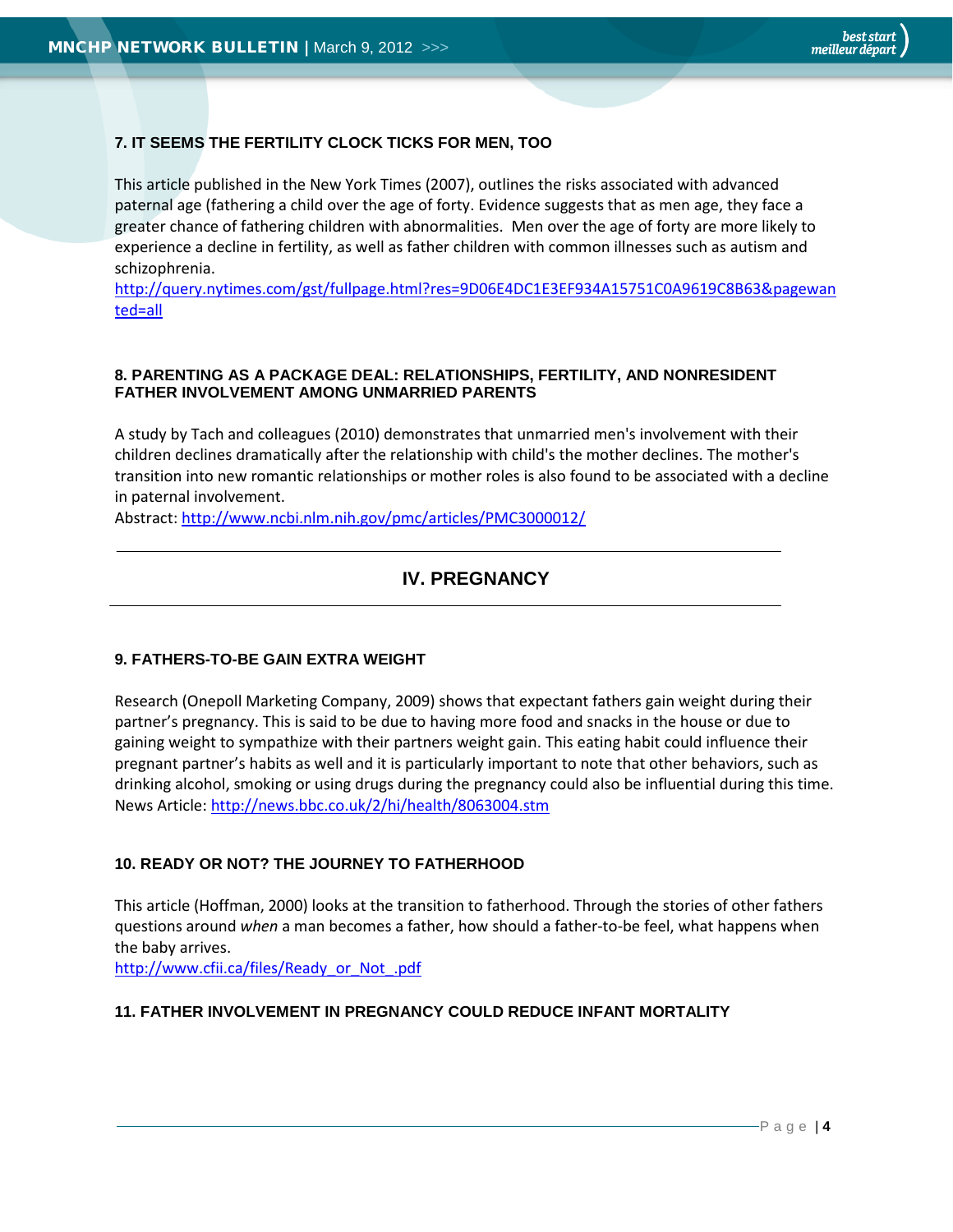<span id="page-4-4"></span>Recent research (Alio, 2010) demonstrates that babies whose fathers were involved during their mother's pregnancy are more likely to have higher birth weights, less likely to be delivered preterm, and were more likely to survive. These relationships were particularly pronounced among African-American study participants.

<span id="page-4-0"></span><http://www.sciencedaily.com/releases/2010/06/100617111245.htm>

# **V. CHILDBIRTH**

#### <span id="page-4-1"></span>**12. HEALTH TIP: HOW NEW DADS CAN PREPARE FOR BIRTH**

This short article (Kohnle, 2009) offers a list of practical ways that new fathers can prepare for the birth. This is not an exhaustive list, but gives an overview of a few things to think about before the baby arrives.

<http://abcnews.go.com/Health/Healthday/story?id=8166948&page=1#.T1lz82C4Ib0>

#### <span id="page-4-2"></span>**13. THE JOHN HOFFMAN COLLECTIOM: BEING THERE (THROUGH CHILDBIRTH)**

This article (Hoffman, 1994) explores the father's role through childbirth. It explains that the father can help make the birth experience much better by offering emotional support and comfort measures throughout labour. It also goes through a list of tips on how to fulfill this meaningful role. http://www.cfii.ca/files/Fathers%20at%20Birth%20-%20Being%20there%20- %20for%20her%20and%20for%20you.pdf

#### <span id="page-4-3"></span>**14. NEW DAD'S ROLE IN DELIVERY**

This article (Baby Center,2012) outlines the various ways in which men may be involved in their partner's labour experience. Men may elect to attend childbirth classes to prepare for this role. The presence of doula or labour coach may help to make men feel more comfortable with attending to their partners during childbirth.

http://www.babycenter.com/0\_a-dads-role-in-delivery\_183.bc

## **VI. EARLY POST NATAL PERIOD**

#### <span id="page-4-5"></span>**15. COMMUMITY-BASED INTERNET FORUMS ARE GREAT FOR NEW MOTHERS, BUT COULD MARGINALIZE FATHERS**

A study (Hall et al., 2009) looking at the communication threads of an online forum comprised of 40 women who gave birth in the same year determined that these forums could provide a good alternative to groups that meet in person, especially in rural communities where travel and professional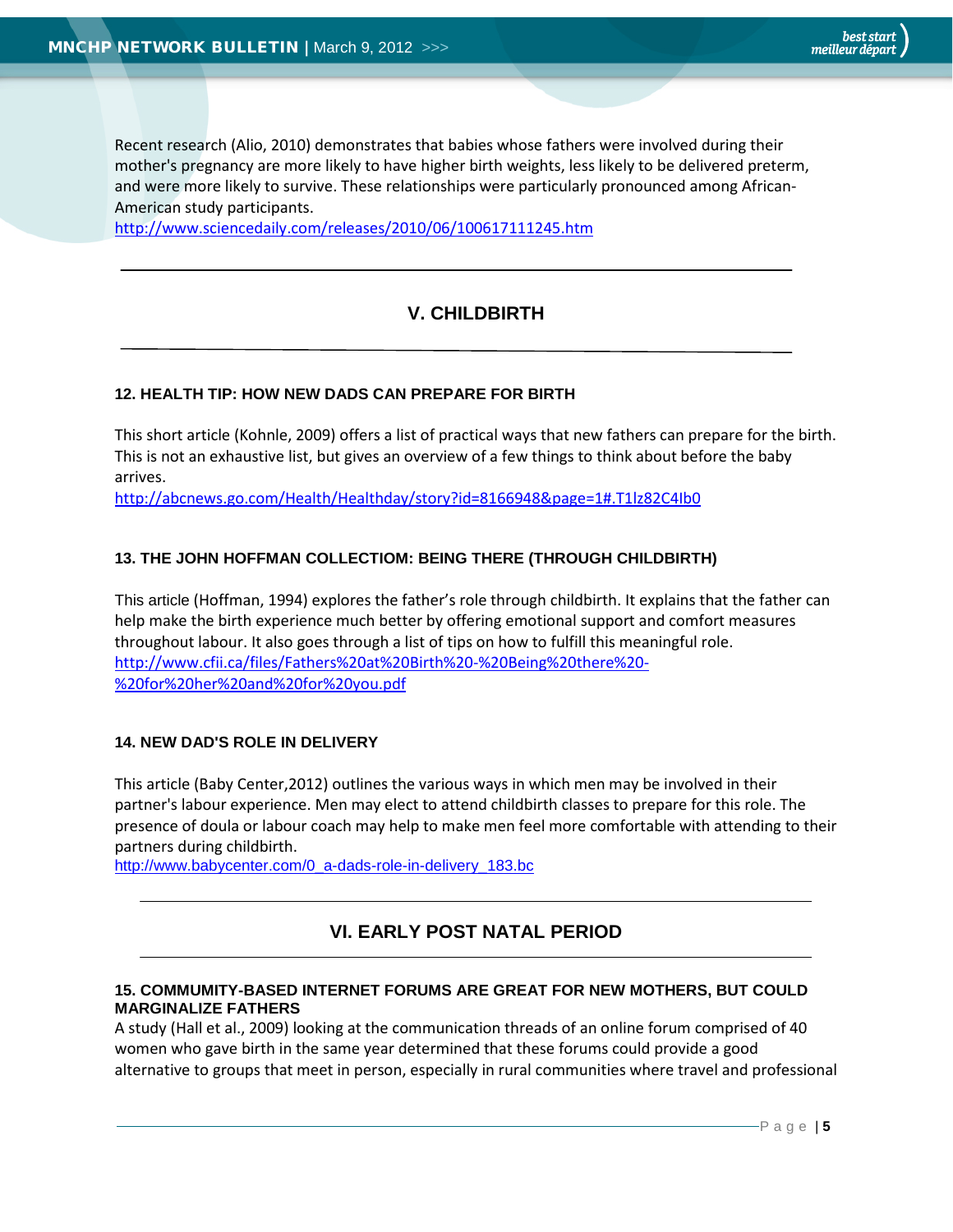support are limited. One issue that was raised is that women-only forums can exclude fathers, who should be involved in parenting forums as well. News Article[: http://www.sciencedaily.com/releases/2009/01/090122080924.htm](http://www.sciencedaily.com/releases/2009/01/090122080924.htm) Abstract:<http://www3.interscience.wiley.com/journal/121502821/abstract>

#### <span id="page-5-0"></span>**16. PATERNAL DEPRESSIVE SYMPTOMS DURING PREGNANCY ARE RELATED TO EXCESSIVE INFANT CRYING**

This abstract (Van den Berg et al., 2009) discusses a study published in Pediatrics (Official journal of the American Academy of Pediatrics) which concludes that paternal depressive symptoms during pregnancy might be a risk factor for excessive infant crying. Abstract[: http://pediatrics.aappublications.org/cgi/content/abstract/124/1/e96?rss=1](http://pediatrics.aappublications.org/cgi/content/abstract/124/1/e96?rss=1)

#### <span id="page-5-1"></span>**17. PATERNAL DEPRESSION IN THE POSTNATAL PERIOD AND CHILD DEVELOPMENT: A PROSPECTIVE POPULATION STUDY**

Doctors in the UK have done research (Ramchandani et al., 2005) into paternal depression and have found that postnatal depression is fathers can have an impact on the behavioural and emotional development of their child. Emotional signs, like worry and sadness were monitored, as well as behavior like hyper-activity. Boys were more likely to be affected than girls. Abstract[: http://www.thelancet.com/journals/lancet/article/PIIS0140-6736%2805%2966778-](http://www.thelancet.com/journals/lancet/article/PIIS0140-6736%2805%2966778-5/abstract/) [5/abstract/](http://www.thelancet.com/journals/lancet/article/PIIS0140-6736%2805%2966778-5/abstract/)

## <span id="page-5-2"></span>**18. PATERNAL PSYCHIATRIC DISORDERS AND CHILDREN'S PSYCHOSOCIAL DEVELOPMENT**

A recent study (Ramchandani & Psychogiou, 2009) has found that psychiatric disorders of parents are associated with an increased risk of psychological and developmental difficulties in their children. This research is unique in that it focuses on fathers, whereas much research to date has focused on mothers. Abstract[: http://www.thelancet.com/journals/lancet/article/PIIS0140-6736\(09\)60238-5/fulltext](http://www.thelancet.com/journals/lancet/article/PIIS0140-6736(09)60238-5/fulltext)

#### <span id="page-5-3"></span>**19. PATERNAL MENTAL HEALTH AND CHILD DEVELOPMENT**

In this article (Hoffman, 2009), John Hoffman comments on recent studies that have looked at the impact of paternal mental health on child development. <http://fira.ca/article.php?id=139>

#### <span id="page-5-4"></span>**20. HANDS ON DAD: A GUIDE FOR NEW FATHERS**

This guide (The Psychology Foundation of Canada, 2008) promotes positive parenting in the following areas:

- o Getting Started: The first two weeks at home
- o Your Baby: The amazing little stranger
- o Your Partner: She needs you now more than ever
- o Your Self: Here's looking at you dad
- o Your Family: New roles, new relationships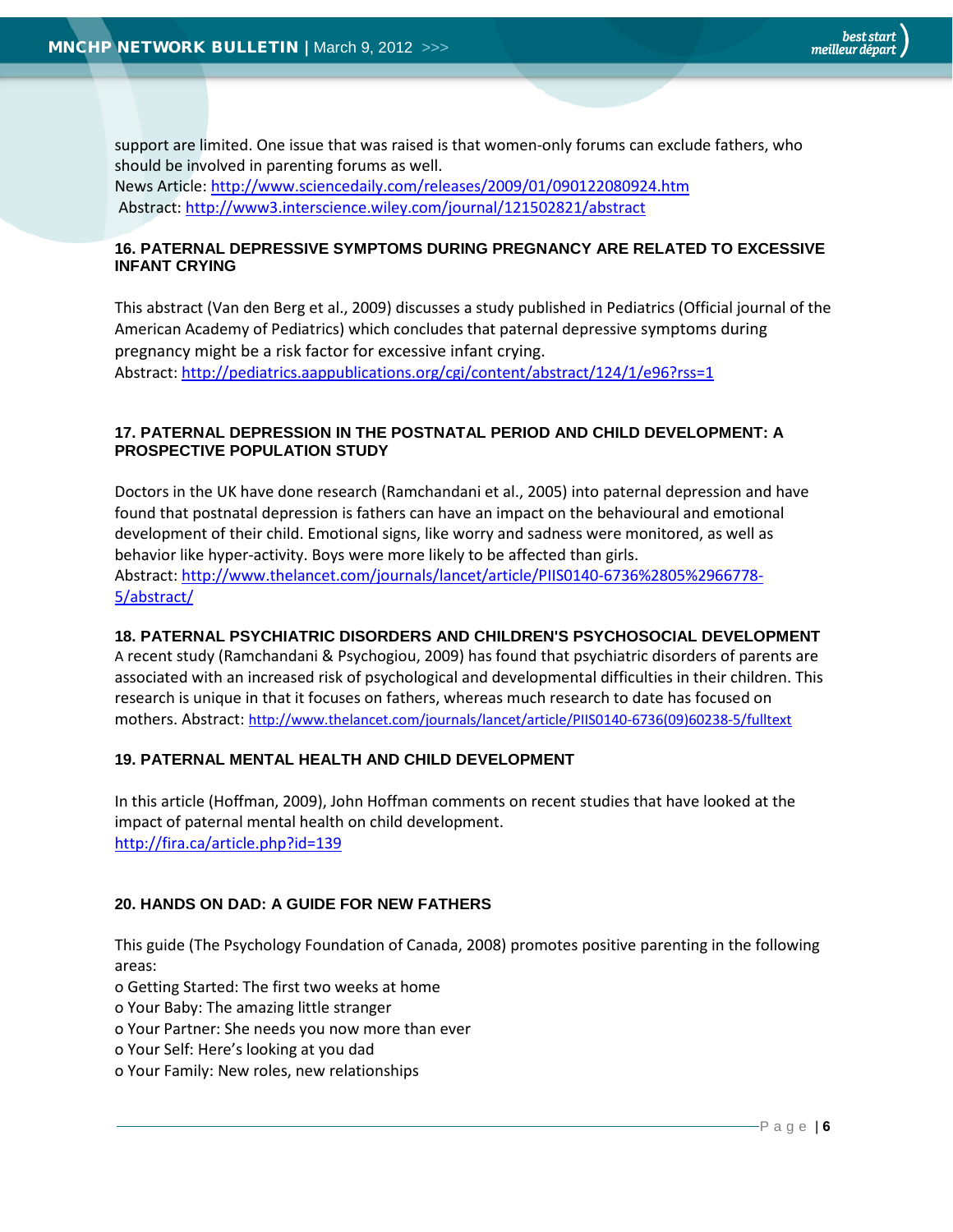<span id="page-6-0"></span>[http://www.psychologyfoundation.org/pdf/publications/handsOnDad\\_eng.pdf](http://www.psychologyfoundation.org/pdf/publications/handsOnDad_eng.pdf)

# **VII. EARLY CHILDHOOD**

#### <span id="page-6-1"></span>**21. CHILDREN WHO HAVE AN ACTIVE FATHER FIGURE HAVE FEWER PSYCHOLOGICAL AND BEHAVIOURAL PROBLEMS**

A review (Sarkadi et al., 2008) published in Acta Paediatrica suggests that active father figures have a key role to play in reducing behaviour problems in boys and psychological problems in young women. News Article:

http://www.sciencedaily.com/releases/2008/02/080212095450.htm Abstract[: http://www.ingentaconnect.com/content/bpl/apa/2008/00000097/00000002/art00006](http://www.ingentaconnect.com/content/bpl/apa/2008/00000097/00000002/art00006)

#### <span id="page-6-2"></span>**22. DADDY I NEED YOU: A FATHER'S GUIDE TO EARLY CHILDHOOD BRAIN DEVELOPMENT**

(also available in French) This guide (FII-ON, 2008) explores the following topics: o The Wonder of Your Baby's Brain o The Father-Child Connection o The Importance of Father Involvement in Daily Care o Supporting Your Child's Emotional Development o Building Brains Through Play English: http://www.cfii.ca/files/booklet\_6.pdf

#### <span id="page-6-3"></span>**23. DADDY…COME PLAY WITH ME**

(also available in French) This guide (FII-ON, 2005) explores the following topics: o Play Matters o A Father's Role in Child Play o Playing With Babies o Playing With Toddlers: Ages One and Two o Playing With Preschoolers: Ages Three to Six

English[: http://www.cfii.ca/files/booklet\\_3.pdf](http://www.cfii.ca/files/booklet_3.pdf) French[: http://www.cfii.ca/files/bookletfr\\_3.pdf](http://www.cfii.ca/files/bookletfr_3.pdf)

## **VIII. RESOURCES FOR CHILDREN WITHOUT A FATHER**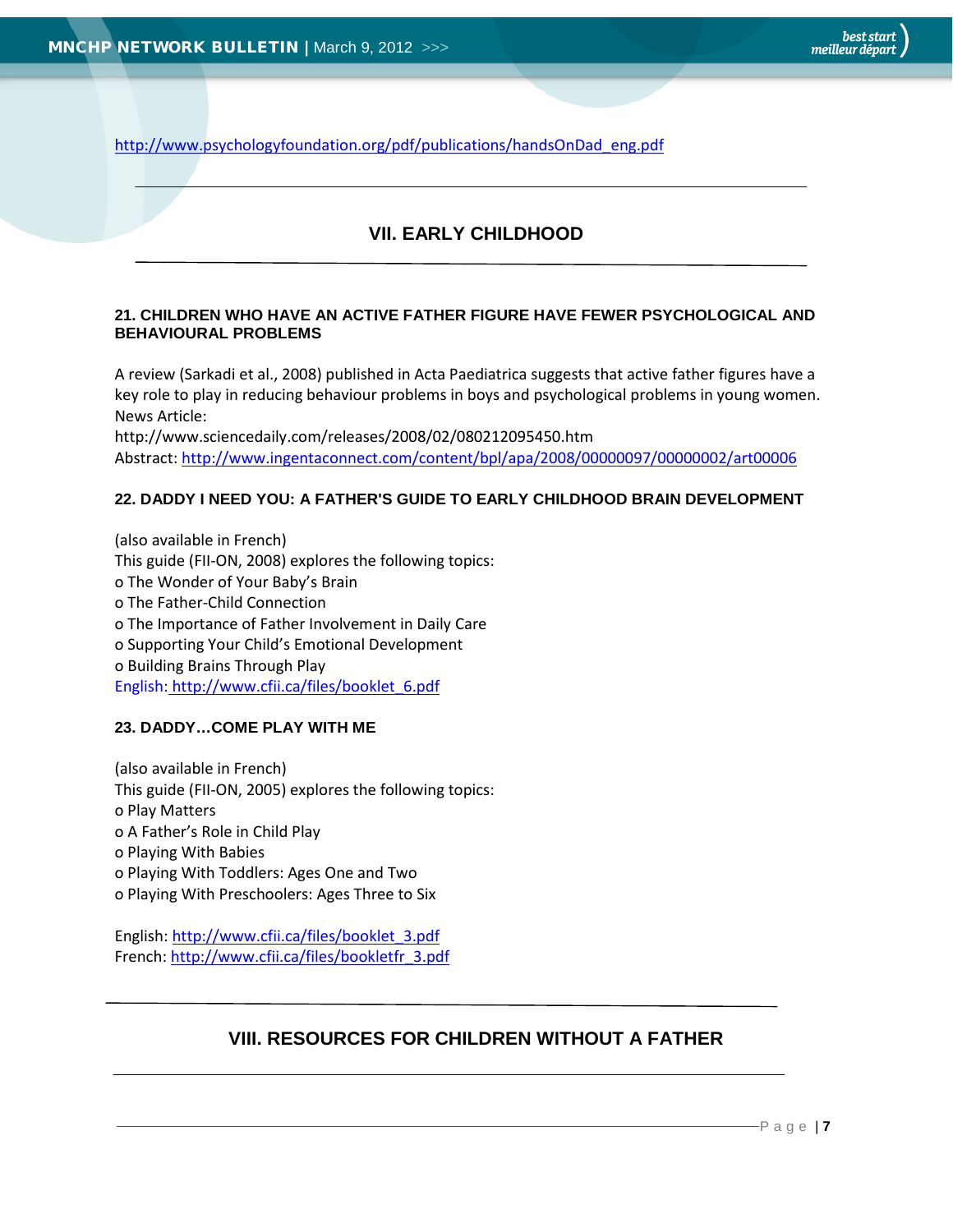#### <span id="page-7-0"></span>**24. WITHOUT A FATHER WEBSITE**

This is a website (2010) designed for youth who do not have a father and offers advice about different social issues, has a section on how to build a resume, a section on how to make a budget and also helps connect youth with mentors.

[www.withoutafather.com](http://www.withoutafather.com/)

# **IX. PARENTING IN A SEPARATED RELATIONSHIP**

#### **25. NEW FATHER INVOLVEMENT WITH CHILDREN FOLLOWING MARITAL AND NON MARITAL SEPARATIONS**

A study by Laughlin and colleagues revealed that in the face of separation, previously cohabiting fathers are more involved in the lives of their children as compared to those who were previously married. Abstract[: http://mensstudies.metapress.com/content/5934249108160313/](http://mensstudies.metapress.com/content/5934249108160313/)

# **X. ABORIGINAL FATHERS**

#### **26. UNDERSTANDING AND SUPPORTING INDIGENOUS FATHERS' JOURNEY**

This is a poster (authors, date) looking at supporting and understanding Indigenous father's journey through the lens of healing, reconnection, circle of care, spirituality and legacy. [http://www.fira.ca/cms/documents/202/IndigenousFathers\\_Journeys.Poster.pdf](http://www.fira.ca/cms/documents/202/IndigenousFathers_Journeys.Poster.pdf)

#### **27. GLAD YOU ASKED**

This document outlines the various challenges that Aboriginal men may face with regards to fatherhood, such as negative representation in the media, as well as the influence of the reservation system and colonial laws.

[http://fira.ca/cms/documents/41/Glad\\_you\\_asked.pdf](http://fira.ca/cms/documents/41/Glad_you_asked.pdf)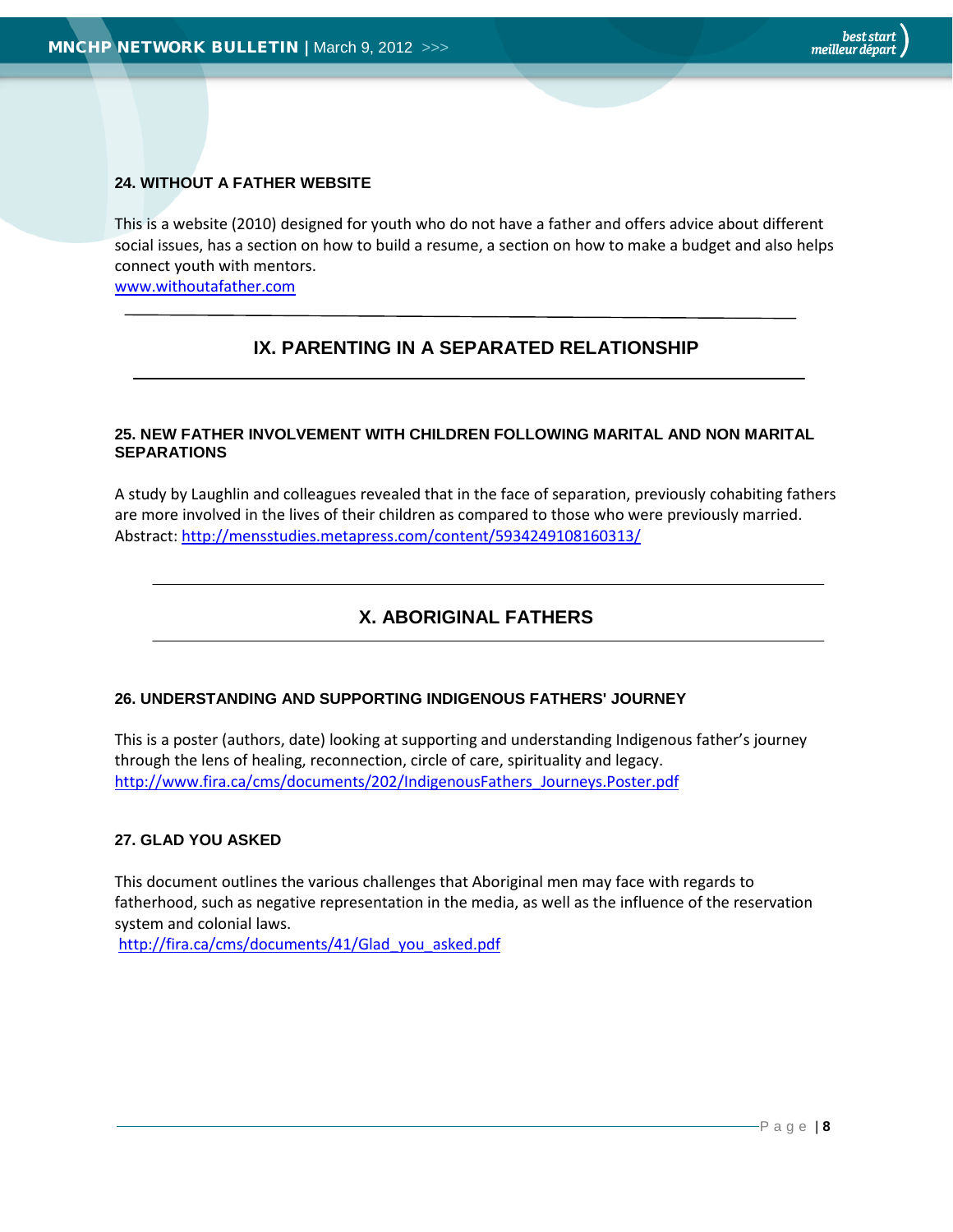# **XI. GAY/BI/QUEER FATHERS**

#### <span id="page-8-0"></span>**28. GAY/BI/QUEER FATHERS RESEARCH CLUSTER: EXECUTIVE SUMMARY**

This report (Epstein & Duggan, 2006) is a summary of research explored through the Gay/Bi/Queer Fathers Research Cluster around factors relating to parenting by non-heterosexual fathers. [http://fira.ca/cms/documents/44/Gay\\_Fathers.pdf](http://fira.ca/cms/documents/44/Gay_Fathers.pdf)

#### **29. QUEER PARENTING ON THE 519 CHURCH STREET COMMUNITY BLOG**

This website (519 Church Street Community Center, 2009) features blog posts related to queer parenting through the 519 Church Street Community Center. http://www.the519.org/blog/category/queer-parenting/

#### **30. LGBT PARENTING CONNECTION**

<span id="page-8-1"></span>This website hosts a network of organizations supporting Lesbian, Gay, Bisexual, Trans and Queer parents, their children and the community. Main Page: http://www.lgbtqparentingconnection.ca/home.cfm Resources for Gay/Bi/Queer Parents: http://www.lgbtqparentingconnection.ca/resources.cfm?targetGroupID=&keywords=&subjectID=41 &mode=2

## **XII. IMMIGRANT FATHERS**

#### **31. SUPPORTING IMMIGRANT AND REFUGEE FATHERS: A TRAINING MANUAL FOR HUMAN SERVICE WORKERS**

(also available in French)

This training manual (Clarke & Shimoni, 2000) looks at enhancing the understanding of immigrant and refugee fathers. It covers the following topics:

o Starting the process

o Who are Canadian fathers?

o Coming to understand fathering in different cultures

o Using cultural information without stereotyping

o Mediating differences in cultural expectations of fathering

English[: http://www.phac-aspc.gc.ca/dca-dea/publications/supporting\\_module\\_one-eng.php](http://www.phac-aspc.gc.ca/dca-dea/publications/supporting_module_one-eng.php)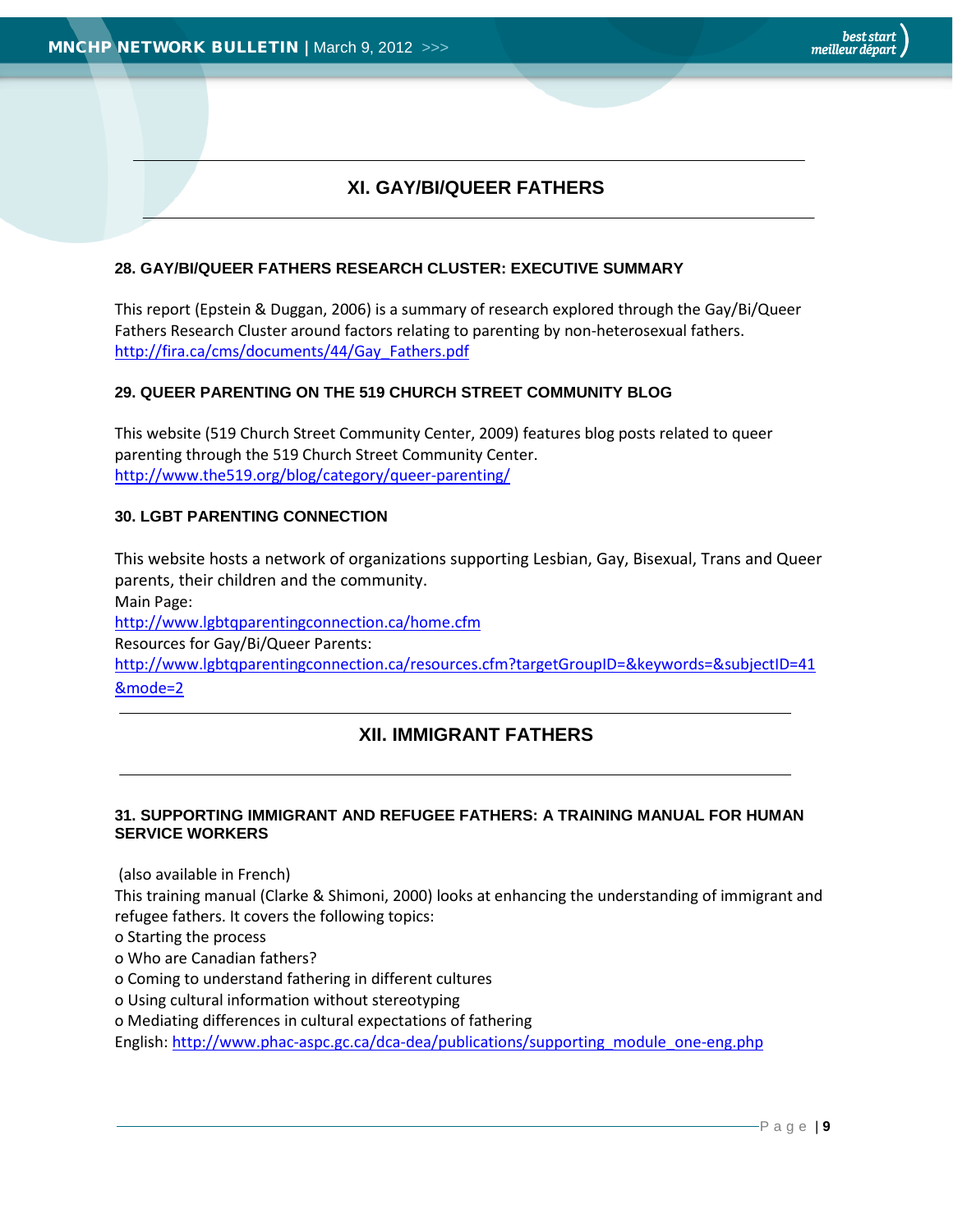# **XIII. PARENTING IN GENERAL**

#### <span id="page-9-0"></span>**32. FATHER INVOLVEMENT RESEARCH ALLIANCE (FIRA)**

FIRA is a pan-Canadian alliance of individuals, organizations and institutions dedicated to the development and sharing of knowledge and resources focusing on father involvement, and the building of a community-university research alliance supporting this work. <http://www.fira.ca/>

#### **33. MORE FATHERS EMBRACING PARENTHOOD, STUDY FINDS**

This is an article (Marshall, 2008) commenting on recent Statistic Canada findings that indicate that more Canadian fathers are embracing parenthood and taking time off to care for their young children. News Article: http://www.thestar.com/article/447743 Full Report:<http://www.statcan.gc.ca/pub/75-001-x/2008106/pdf/10639-eng.pdf>

#### **34. FATHER INVOLVEMENT AND LITERACY: RESEARCH, REVIEWS, ETC.**

This web page (National Literacy Trust, 2009) lists a number of articles related to fathers and children's literacy, learning and development. <http://www.literacytrust.org.uk/Research/Fatherreviews.html#Goldman2005>

#### **35. NATIONAL CENTER FOR FATHERING**

This is an American website (The National Center for Fathering, 2009) with a number of free resources for dads on a wide-range of fathering topics and situations. [http://www.fathers.com/content/index.php?option=com\\_content&task=section&id=7&Itemid=63](http://www.fathers.com/content/index.php?option=com_content&task=section&id=7&Itemid=63)

#### **36. DAD'S ADVENTURE**

This is also an American website (Dad's Adventure, 2009) that offers a wide range of advice, videos, guides, articles and resources for fathers. <http://www.dadsadventure.com/>